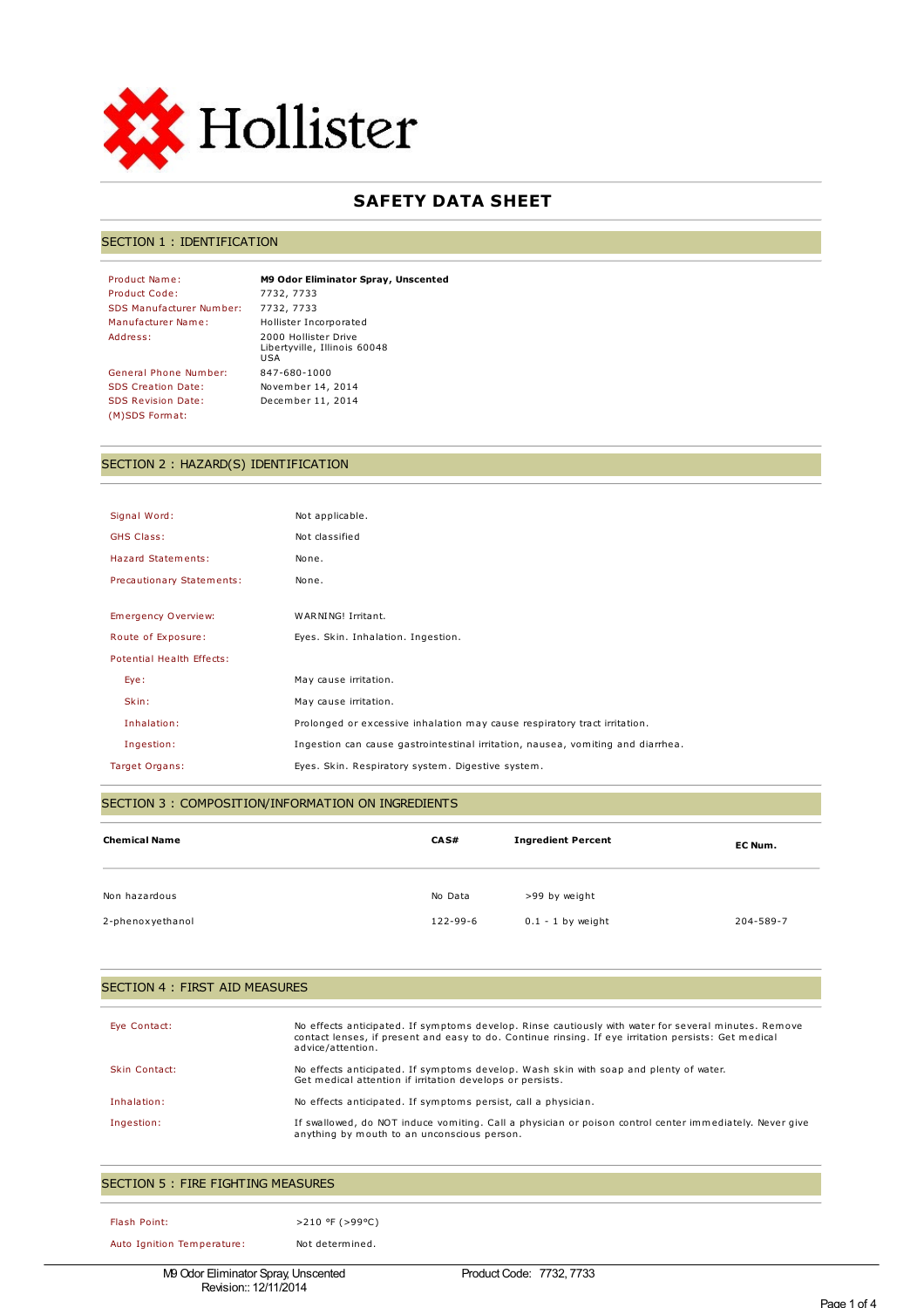| Lower Flammable/Explosive Limit: | Not determined.                                                                                                                                                                                                                         |
|----------------------------------|-----------------------------------------------------------------------------------------------------------------------------------------------------------------------------------------------------------------------------------------|
| Upper Flammable/Explosive Limit: | Not determined.                                                                                                                                                                                                                         |
| Fire Fighting Instructions:      | Evacuate area of unprotected personnel. Use cold water spray to cool fire exposed containers to<br>minimize risk of rupture. Do not enter confined fire space without full protective gear. If possible,<br>contain fire run-off water. |
| Extinguishing Media:             | Use dry chemical or foam when fighting fires involving this material. Water mist may be used to cool<br>closed containers.                                                                                                              |
| Protective Equipment:            | As in any fire, wear Self-Contained Breathing Apparatus (SCBA), MSHA/NIOSH (approved or equivalent)<br>and full protective gear.                                                                                                        |
|                                  |                                                                                                                                                                                                                                         |

#### **NFPA Ratings:**

| NFPA Health:            | 1 |
|-------------------------|---|
| NFPA Flammability:      | 1 |
| <b>NFPA Reactivity:</b> | n |

## SECTION 6 : ACCIDENTAL RELEASE MEASURES

| <b>Personnel Precautions:</b> | For large spills: Evacuate area and keep unnecessary and unprotected personnel from entering the<br>spill area. |
|-------------------------------|-----------------------------------------------------------------------------------------------------------------|
| Environmental Precautions:    | For large spills: Avoid runoff into storm sewers, ditches, and waterways.                                       |
| Methods for containment:      | For large spills: Contain spills with an inert absorbent material such as soil, sand or oil dry.                |
| Methods for cleanup:          | For large spills: Place into a suitable container for disposal.                                                 |

| SECTION 7: HANDLING and STORAGE |                                                                                                                                                    |  |  |
|---------------------------------|----------------------------------------------------------------------------------------------------------------------------------------------------|--|--|
| Handling:                       | Use with adequate ventilation. Avoid breathing vapor, aerosol or mist.                                                                             |  |  |
| Storage:                        | Store in a cool, dry, well ventilated area away from sources of heat and incompatible materials. Keep<br>container tightly closed when not in use. |  |  |
| Special Handling Procedures:    | Do not re-use empty containers.                                                                                                                    |  |  |
| Hygiene Practices:              | Wash thoroughly after handling. Avoid contact with eyes.                                                                                           |  |  |

# SECTION 8: EXPOSURE CONTROLS, PERSONAL PROTECTION

| <b>Engineering Controls:</b> | No special protective equipment required under normal conditions of use. Use appropriate engineering<br>control such as process enclosures, local exhaust ventilation, or other engineering controls to control<br>airborne levels below recommended exposure limits. Good general ventilation should be sufficient to<br>control airborne levels. Where such systems are not effective wear suitable personal protective<br>equipment, which performs satisfactorily and meets OSHA or other recognized standards. Consult with<br>local procedures for selection, training, inspection and maintenance of the personal protective<br>equipment. |
|------------------------------|---------------------------------------------------------------------------------------------------------------------------------------------------------------------------------------------------------------------------------------------------------------------------------------------------------------------------------------------------------------------------------------------------------------------------------------------------------------------------------------------------------------------------------------------------------------------------------------------------------------------------------------------------|
| Eye/Face Protection:         | No special protective equipment required under normal conditions of use. If splashes are likely to<br>occur, wear: Chemical splash goggles.                                                                                                                                                                                                                                                                                                                                                                                                                                                                                                       |
| Skin Protection Description: | No special protective equipment required under normal conditions of use.                                                                                                                                                                                                                                                                                                                                                                                                                                                                                                                                                                          |
| Respiratory Protection:      | No special protective equipment required under normal conditions of use. No personal respiratory<br>protective equipment normally required. The need for respiratory protection will vary according to the<br>airborne concentrations and environmental conditions (such as in manufacturing).                                                                                                                                                                                                                                                                                                                                                    |
| PPE Pictograms:              |                                                                                                                                                                                                                                                                                                                                                                                                                                                                                                                                                                                                                                                   |
| <b>EXPOSURE GUIDELINES</b>   |                                                                                                                                                                                                                                                                                                                                                                                                                                                                                                                                                                                                                                                   |

Guideline ACGIH: Not established. Guideline OSHA: Not established.

# SECTION 9 : PHYSICAL and CHEMICAL PROPERTIES

| Physical State Appearance: | Liquid.         |
|----------------------------|-----------------|
| Odor:                      | Slight.         |
| <b>Boiling Point:</b>      | Not determined. |
| <b>Melting Point:</b>      | Not determined. |
| Specific Gravity:          | Not determined. |
| Solubility:                | Not determined. |
| Vapor Density:             | Not determined. |
| Vapor Pressure:            | Not determined. |
| Percent Volatile:          | Not determined. |
|                            |                 |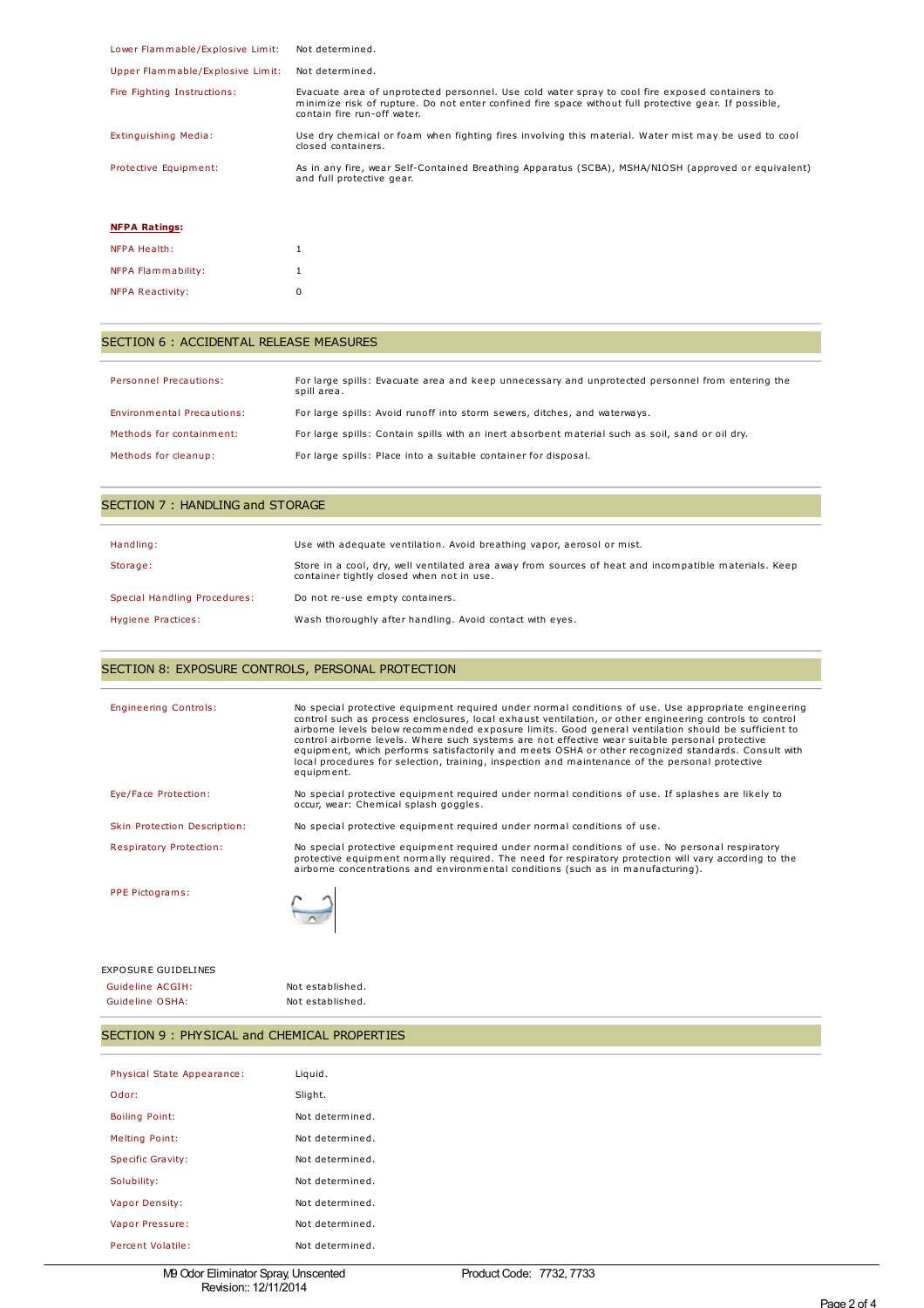| Evaporation Rate:          | Not determined.       |
|----------------------------|-----------------------|
| pH:                        | Not determined.       |
| Flash Point:               | $>210$ °F ( $>99$ °C) |
| Auto Ignition Temperature: | Not determined.       |

## SECTION 10 : STABILITY and REACTIVITY

| Chemical Stability:             | Stable under recommended handling and storage conditions.                 |
|---------------------------------|---------------------------------------------------------------------------|
| Hazardous Polymerization:       | Hazardous polymerization does not occur.                                  |
| Conditions to Avoid:            | Heat, flames, ignition sources, and sparks. Incompatible materials.       |
| Special Decomposition Products: | Thermal decomposition can lead to release irritant fumes and toxic gases. |

## SECTION 11 : TOXICOLOGICAL INFORMATION

#### **2-phenoxyethanol :**

| Ingestion:      | Oral LD50 Rat 1,386 - 2,563 mg/Kg (OECD SIDS)                               |
|-----------------|-----------------------------------------------------------------------------|
| Teratogenicity: | Experiments have shown reproductive toxicity effects on laboratory animals. |

## SECTION 12 : ECOLOGICAL INFORMATION

| Ecotoxicity:               | No environmental information found for this product. |
|----------------------------|------------------------------------------------------|
| <b>Environmental Fate:</b> | No environmental information found for this product. |

properly classify your shipment.

### SECTION 13 : DISPOSAL CONSIDERATIONS

Waste Disposal: Dispose of in accordance with Local, State, Federal and Provincial regulations.

| SECTION 14 : TRANSPORT INFORMATION |                                                                                                        |  |  |
|------------------------------------|--------------------------------------------------------------------------------------------------------|--|--|
|                                    |                                                                                                        |  |  |
| DOT Shipping Name:                 | Not Restricted                                                                                         |  |  |
| DOT UN Number:                     | Not Applicable                                                                                         |  |  |
|                                    |                                                                                                        |  |  |
| Notes :                            | The data provided in this section is for information only. Please apply the appropriate regulations to |  |  |

## SECTION 15 : REGULATORY INFORMATION

| <b>TSCA Inventory Status:</b> | All the constituents of this product are TSCA listed or exempt from listing.                                                                                                                           |
|-------------------------------|--------------------------------------------------------------------------------------------------------------------------------------------------------------------------------------------------------|
| SARA:                         | This product does not contain any chemicals which are subject to the reporting requirements of the<br>Superfund Amendments and Reauthorization Act of 1986 (SARA) Title III (40CFR, Part 372).         |
| California PROP 65:           | The following statement(s) are provided under the California Safe Drinking Water and Toxic<br>Enforcement Act of 1986 (Proposition 65):<br>This product does not contain any Proposition 65 chemicals. |
| Canada WHMIS:                 | Not controlled.                                                                                                                                                                                        |
| 2-phenoxyethanol:             |                                                                                                                                                                                                        |
| <b>TSCA Inventory Status:</b> | Listed                                                                                                                                                                                                 |
| Canada DSL:                   | Listed                                                                                                                                                                                                 |
| EC Number:                    | 204-589-7                                                                                                                                                                                              |
|                               |                                                                                                                                                                                                        |

## SECTION 16 : ADDITIONAL INFORMATION

| HMIS Health Hazard:        | 1                 |
|----------------------------|-------------------|
| HMIS Fire Hazard:          | 1                 |
| <b>HMIS Reactivity:</b>    | ŋ                 |
| HMIS Personal Protection:  | x                 |
| <b>MSDS Creation Date:</b> | November 14, 2014 |
| <b>MSDS Revision Date:</b> | December 11, 2014 |
|                            |                   |

SDS Format: